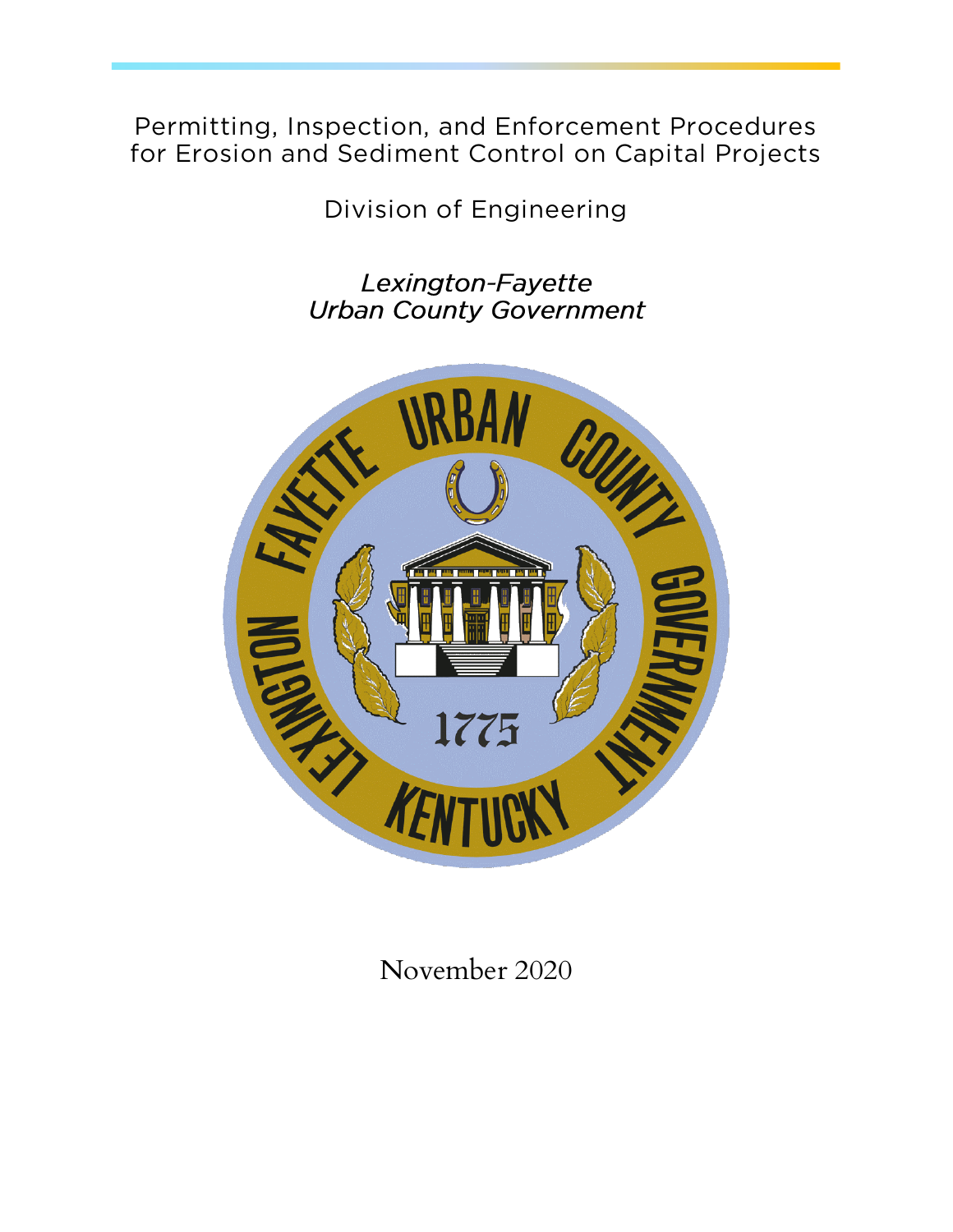# **Permitting, Inspection, and Enforcement Procedures<br>for Erosion and Sediment Control on Capital Projects**

**Division of Engineering** 

Date of Original Publication:

August 2014

**Date of Current Publication:** 

November 2020



This publication was developed by the Tetra Tech / Third Rock Consultants Stormwater Program Management Team under contract to LFUCG for purposes of implementing the stormwater provisions of its Clean Water Act Consent Decree and/or its Kentucky Division of Water (KDOW) Municipal Separate Storm Sewer System (MS4) Permit.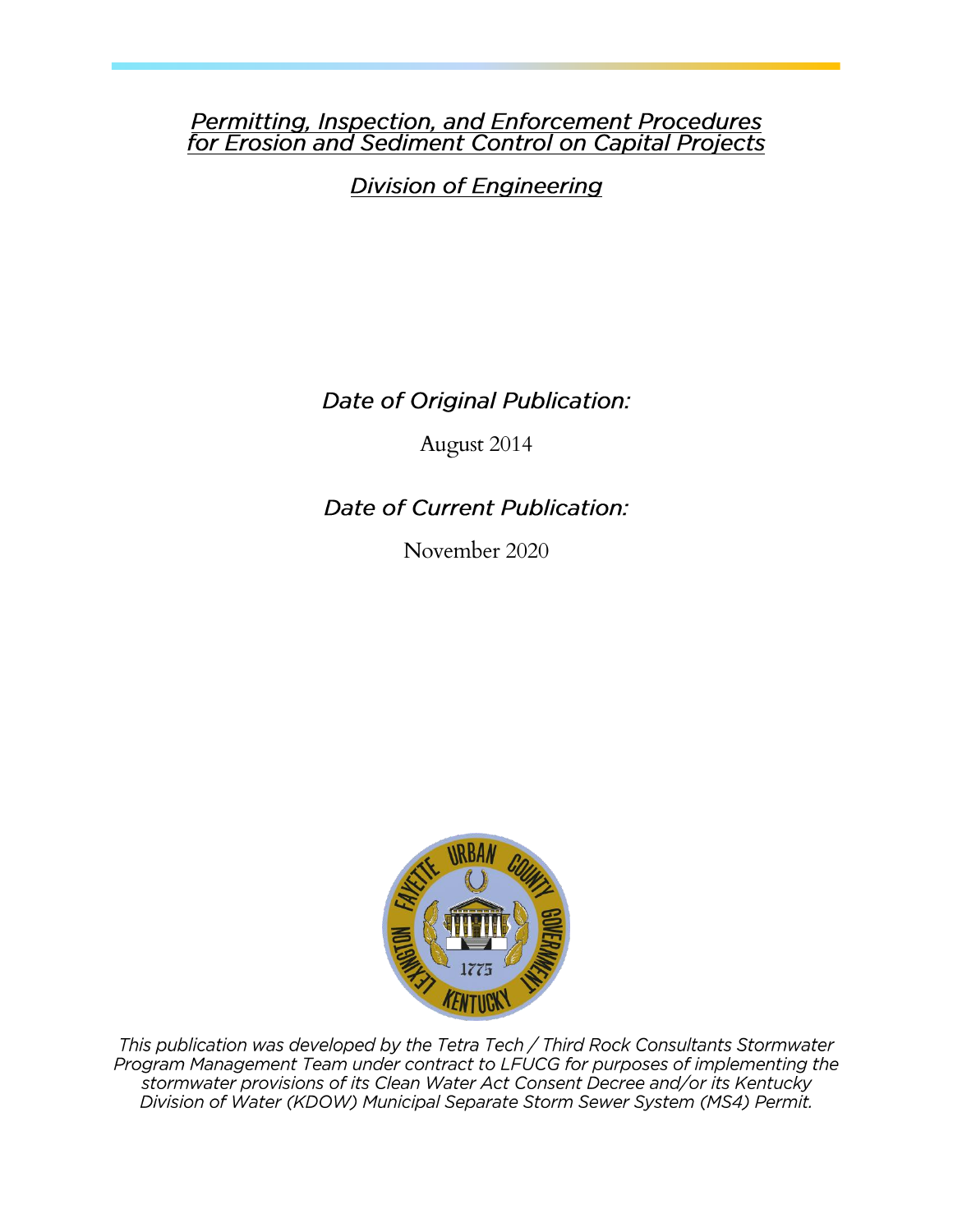

## **Permitting, Inspection, and Enforcement Procedures for Erosion and Sediment Control on Capital Projects Division of Engineering**

**Contract Administrator:** Mark Feibes, Keith Lovan, Andrew Grunwald, Thomas Clements **Resident Project Representatives (RPR):** Darrin Wallingford, Jim Gillis, Russell Mehnert **ESC Plan Reviewer:** DOE Contract Administrators **Land Disturbance Permit (LDP) Issuer:** DOE New Development **ESC Compliance Inspector:** RPR **Accela Data Entry:** DWQ Compliance and Monitoring – Kevin Lyne **LDP Permittee:** Contractor

#### **Permitting Procedures**

1. Contractor shall develop a Stormwater Pollution Prevention Plan / Erosion and Sediment Control Plan (SWPPP/ESC Plan). A SWPPP/ESC Plan template is on the LFUCG website at https://www.lexingtonky.gov/new-development.

On some projects, the construction contract documents may contain a SWPPP/ESC Plan prepared by LFUCG's consultant for purposes of establishing bid quantities. If the Contractor chooses to use this SWPPP/ESC Plan to obtain the required permits, the Contractor takes sole responsibility for the content of the SWPPP/ESC Plan and the implementation of the plan during construction.

- 2. Contractor must submit an application for a Land Disturbance Permit via Accela to the LFUCG Division of Engineering before beginning project construction. The permit application is available at https://aca3.accela.com/lexky/.
- 3. For projects with a disturbed area of > 1 acre, including those in a common plan of development > 1 acre, the permittee must submit a Notice of Intent (NOI) to the KY Division of Water (KDOW) and obtain KYR10 Permit coverage before beginning construction of any kind on the site. The NOI can be submitted electronically at http://dep.ky.gov/formslibrary/Documents/KYR10PermitPage.pdf.
- 4. Contractor cannot start project work until they have obtained the LFUCG Land Disturbance Permit and KYR10 Permit coverage (if applicable – see above).
- 5. Designated DOE engineering staff will review the SWPPP/ESC Plan, confirm that the Contractor has obtained KYR10 Permit coverage (if applicable – see above), and issue the Land Disturbance Permit.
- 6. Contractor then installs the initial BMPs, prior to project work (general excavation, grading, etc.).
- 7. The DOE Contract Administrator will issue a Notice-to-Proceed to the Contractor after confirming that the Contractor has obtained KYR10 Permit coverage (if applicable) and the LFUCG Land Disturbance Permit, and the first BMPs have been installed and inspected by the RPR. Contractor then begins the project.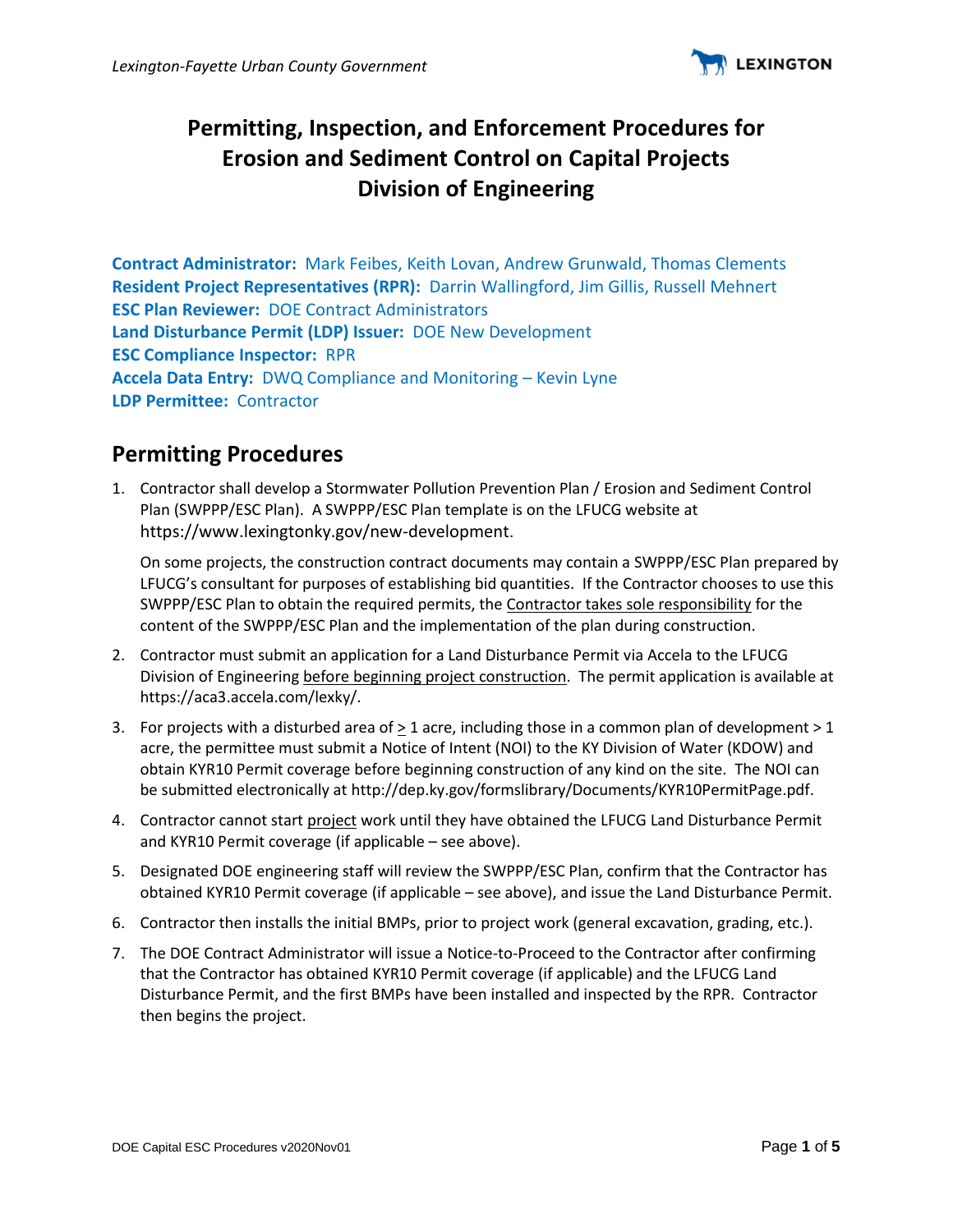

## **Contractor Responsibilities**

#### **Contractor shall:**

- 1. Develop a SWPPP/ESC Plan, or review and agree to use the SWPPP/ESC Plan prepared by LFUCG's consultant, or amend it as needed.
- 2. Attend a pre-construction conference with LFUCG.
- 3. Post the LFUCG Land Disturbance Permit and KYR10 Permit on the project sign at the site, and keep a copy of the SWPPP/ESC Plan on site and available for review.
- 4. Follow the SWPPP/ESC Plan; revise and redline it as conditions change on the site.
- 5. Install and maintain BMPs to prevent sediment from washing into streets, storm sewers, and streams. All runoff from disturbed areas must pass through a BMP before leaving the site.
- 6. Maintain a 50' vegetative buffer strip along perennial and intermittent streams (including impounded streams), wetlands, sinkholes, and inlets.
- 7. If work must be done within 50' of a perennial or intermittent stream, wetland, sinkhole, or inlet, complete work as soon as possible and stabilize the area within 24 hours after completing work.
- 8. Conduct an ESC inspection at least once every 7 calendar days and within 24 hours after each rainfall of 0.5 inches or greater (or 4 inches of snow or greater).
- 9. Complete and sign the inspection form after each inspection. Keep the completed inspection forms on site and available for review.
- 10. Stabilize inactive portions of the site within 14 days of no activity, and provide permanent stabilization within 14 days of reaching final grade.
- 11. If the project has a KYR10 Permit, file a Notice of Termination with the KY Division of Water and forward to the LFUCG Division of Engineering and LFUCG Division of Water Quality when construction has been completed and the site is stabilized. Final stabilization is defined as follows from KYR10: "All soil disturbing activities at the site have been completed and either of the two following criteria are met – a uniform (e.g., evenly distributed, without large bare areas) perennial vegetative cover with a density of 70 percent of the native background vegetative cover for the area has been established on all unpaved areas and areas not covered by permanent structures, or equivalent stabilization measures (such as the use of riprap, gabions, or geotextiles) have been employed."
- 12. Respond promptly to Verbal Warnings and Notices of Violation from LFUCG regarding correcting ESC problems.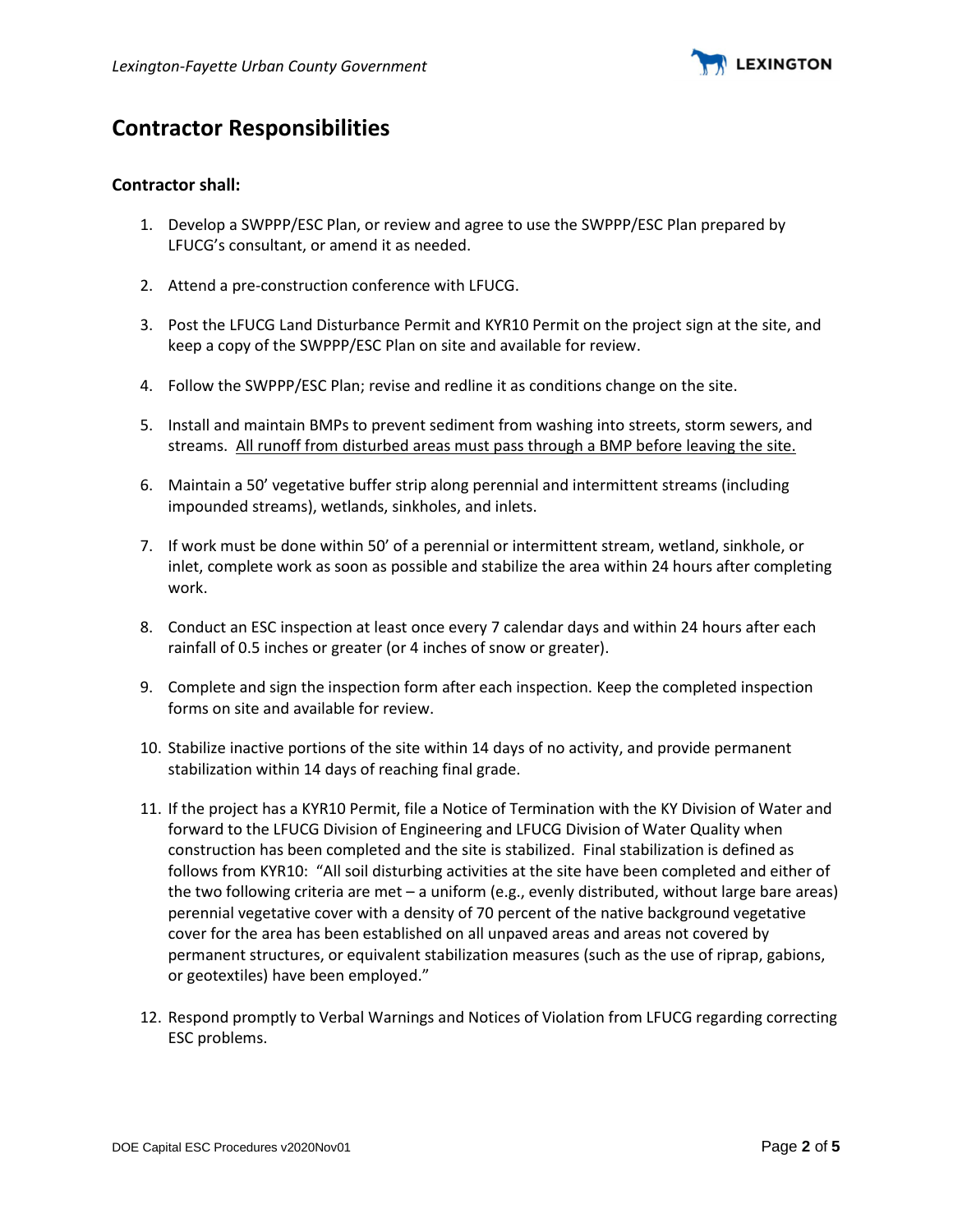

## **Inspection Procedures for the Resident Project Representative**

#### **Weekly Field Inspections**

- 1. Ensure the LFUCG Land Disturbance Permit and KYR10 Permit are posted at the site
- 2. Ensure SWPPP/ESC Plan is available for review
- 3. Ensure that the weekly and rain event completed inspection forms are available for review
- 4. Walk the perimeter of the entire site
- 5. Note downgradient controls
	- Inspect ditches and sheet flow areas
	- Silt fences working?
	- Ditches vegetated / stabilized?
	- Significant sediment discharges?
- 6. Walk around internal disturbed areas
	- Idle for more than 14 days . . . stabilized?
- 7. Inspect all inlets and ditches
	- Inlets protected, ditches stabilized?
- 8. Check out material / fuel storage areas
	- Spills? Leaks? Leaching pollutants? Litter / waste managed?
- 9. Inspect concrete washout(s)
- 10. Inspect the construction entrance / exit
- 11. Inspect the 50-foot vegetative buffer strip adjacent to waterways. The buffer strip must be stabilized within 24 hours of any approved construction in the buffer strip.
- 12. Communicate inspection findings to Contractor, note issues that need attention
- 13. Complete the LFUCG inspection checklist
- 14. Submit the checklist to DWQ C&M for entering into Accela

#### **Important Items for the Permittee / Contractor / RPR to Verify:**

- Posted permits, plans, and inspection reports
- Graded / inactive areas stabilized with seed, mulch, blankets, mats, etc.
- Stabilized, non-eroding ditches
- Maintained silt fences and protected curb / drop inlets
- No mud on the street
- Trash and litter managed
- No disturbance in 50-foot buffer zone adjacent to streams, wetlands, sinkholes, and inlets, unless approved; areas within the 50-foot buffer must be stabilized within 24 hours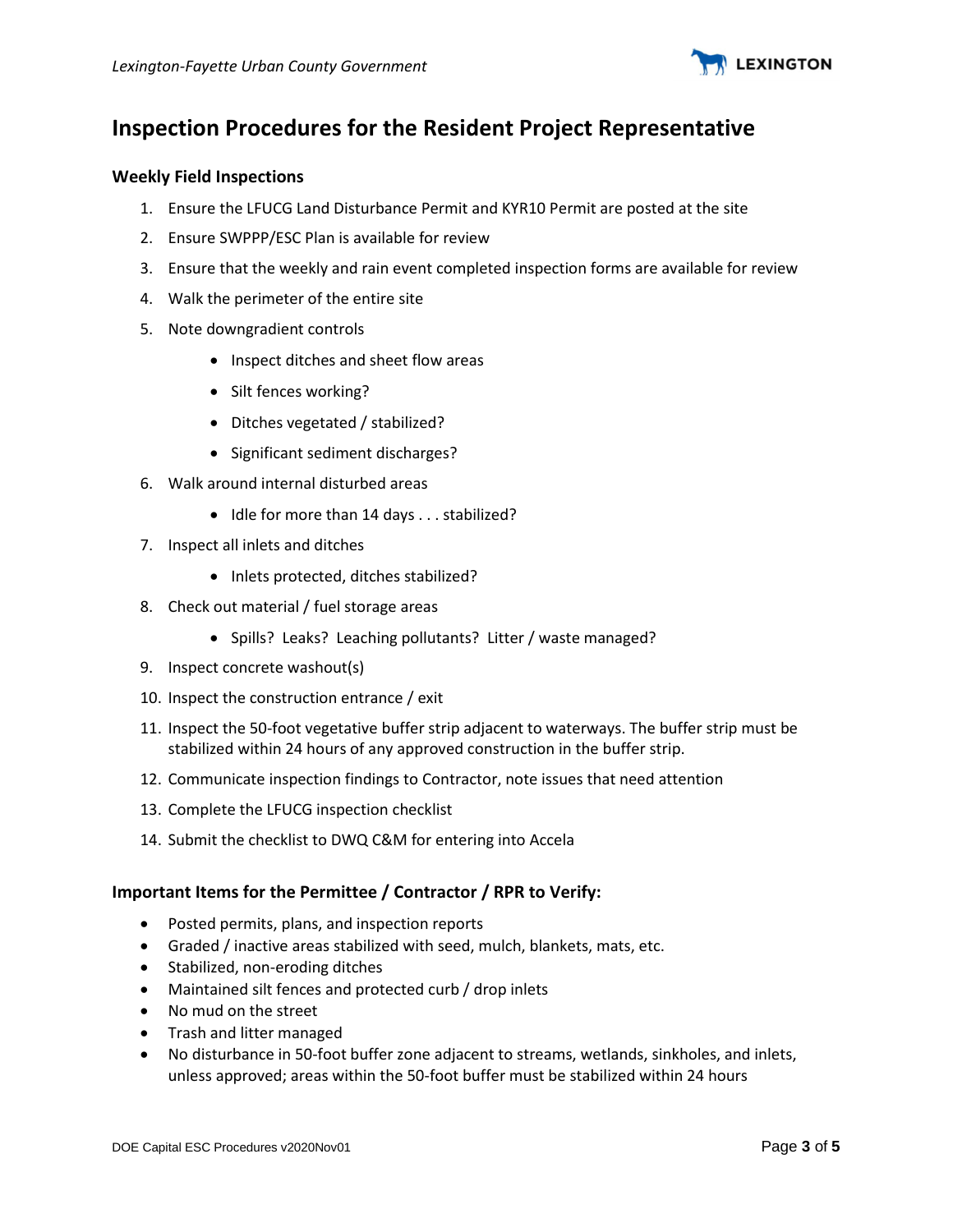

### **Enforcement Procedures**

- 1. When the RPR identifies erosion and sediment control deficiencies, the RPR shall issue a verbal warning to the Contractor to address the deficiencies. If the deficiencies are not addressed after two verbal warnings, the RPR shall notify the Contract Administrator of the deficiencies. **Refer to the attached Compliance Assistance Guidance.**
- 2. The Contract Administrator shall use all available means in the contract to obtain compliance, including stopping work or withholding payment until the issue is resolved. Notices of Violation may be issued if necessary.